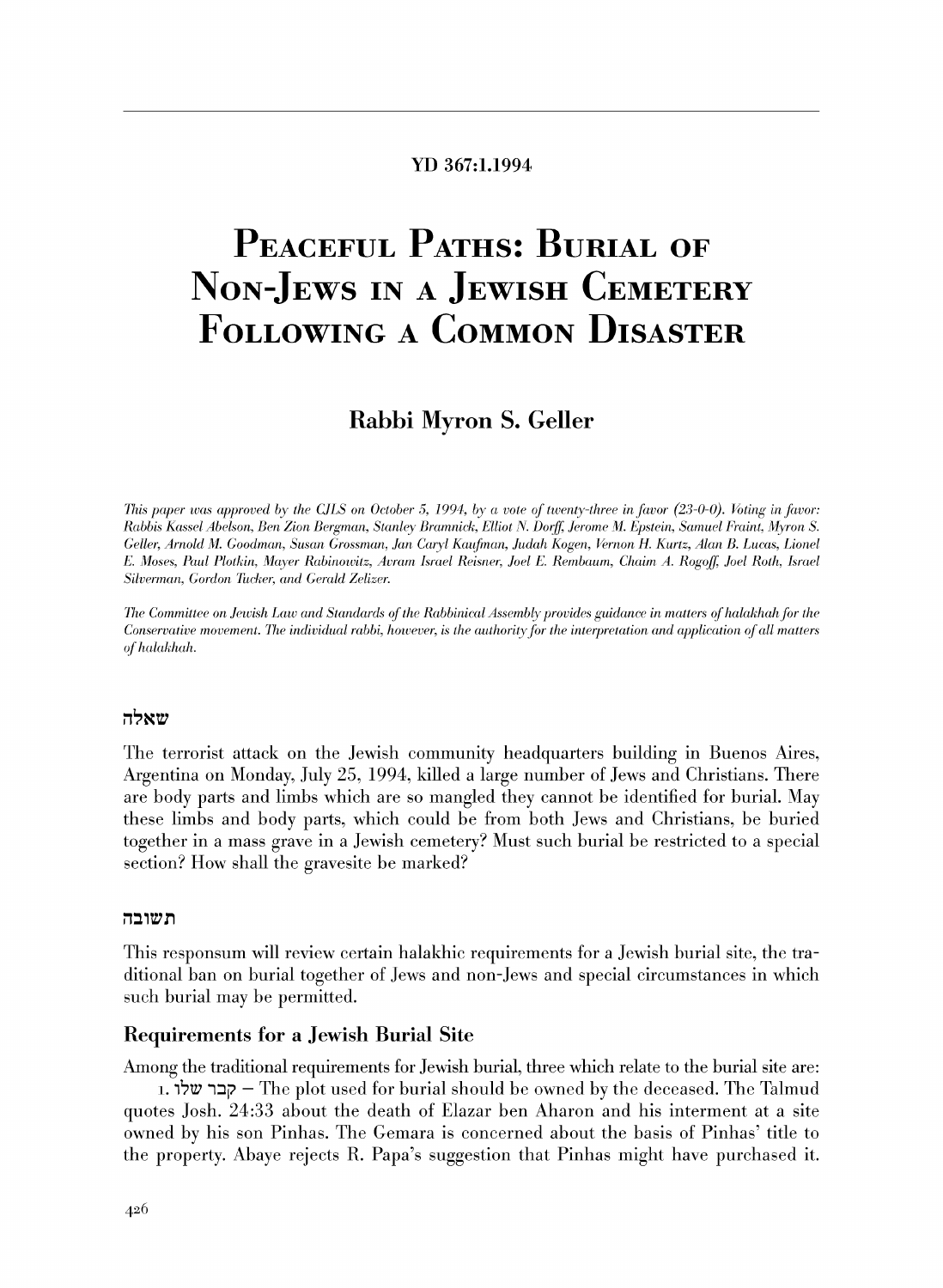Such title, terminating at the Jubilee year, would leave 17W 101272 1747, a saint buried in a plot which he does not own.'

The Talmud understood that a בבריק required 17The Talmud understood that a  $\bar{z}$ later authorities extended this mandate to all Jews. "Although Baba Batra lllb states that a צדיק should not be buried in a plot which he does not own, this is not specific to a  $\gamma$ rather every individual must be buried in a plot which he owns!"<sup>2</sup> Rabbi Isaac Elchanan Spector supplies the rationale for the extension in that each Jew enjoys a presumption of sainthood to whom the 17W 1:::Jp requirement applies.' Thus every Jew must be buried in a plot owned in perpetuity by the deceased.

2. 71 $\pm$  $\tau$   $\gamma$ רקע  $\tau$  The cemetery in which the individual gravesite is located must be designated exclusively for Jews. "Our rabbis placed a great responsibility on the Jewish community that they have cemeteries designated for their exclusive use and that the land be theirs."<sup>4</sup> Although Jewish ownership of the cemetery is preferred, it is not an absolute requirement of halakhah. 71\1W' :lip1p is not a mandate about title but of exclusive application of "Jewish legal rules and sensitivities," control over the rites to be conducted there and the perpetuity of the designation of the cemetery as Jewish.<sup>5</sup>

3. אין קוברין רשע אצל צדיק $-$ A sinner should not be buried with or near a saint. The :\1ishnah reports that two cemeteries were maintained for 1'1 n•:::J 'l11i1, criminals executed by order of the courts. One was used for the burial of criminals who had been decapitated or strangled, forms of execution which, because they were considered swift and less painful, were imposed for lesser capital offenses. A second cemetery was reserved for those whose violations were so heinous that they were executed by the harsher methods of stoning or burning. In the :\Iishnah under discussion, the severity of the infraction and subsequent punishment determine in whose proximity violators could be laid to rest. The Gemara explains that a hierarchy of virtue or of sin is applied in determining where people may be buried in a Jewish cemetery.<sup>6</sup>

A Biblical prooftext is provided by R. Aha bar Hanina. He cites 2 Kings 13:21 about the deceased Elisha who resurrected a false prophet rather than allow the sinner to be interred with him. It is noteworthy that Elisha did not usc his powers to forestall an attempt to bury the sinner near him. Only when, at the approach of an armed enemy band, the sinner's bones were hastily dumped in Elisha's grave thereby touching those of the saint, did the revival of the sinner occur. Nevertheless, the Rabbis established a principle barring proximate as well as contact burial of sinners and saints.

# Burial of Non-Jews with Jews

Later sources, by inference from a minor to a major premise, applied the  $\gamma$ ין קוברין ciple to the burial of non-Jews near Jews, forbidding it in a Jewish cemetery. Thus, in regard to burial in 71\1'(1)' :lip1p, all Jews are presumed to be saints, even executed criminals; all non-Jews, sinners, thereby excluded from burial there.<sup>7</sup>

Although the baraita which states, "Non-Jewish dead may be interred with Jewish dead, מפני דרכי שלום so that we follow peaceful paths," would seem to permit for civil-

Yekutiel Greenwald, Kol *Ro AI Aveylut,* p. 174.

 $\pm$  Greenwald, op. cit., p. 162.

<sup>&</sup>lt;sup>1</sup> B. Bava Batra 111b.

Ein Ytzhak, no. 34.

<sup>&</sup>lt;sup>5</sup> Rabbi Ben Zion Bergman, "A Matter of Grave Concern: A Question of Mixed Burial," above, pp. 418-425.

<sup>&</sup>lt;sup>6</sup> B. Sanhedrin 47a.

 $^7$  Kesef Mishneh, Hilkhot Melakhim 10:12; S.A. Yoreh De'ah, 367:1.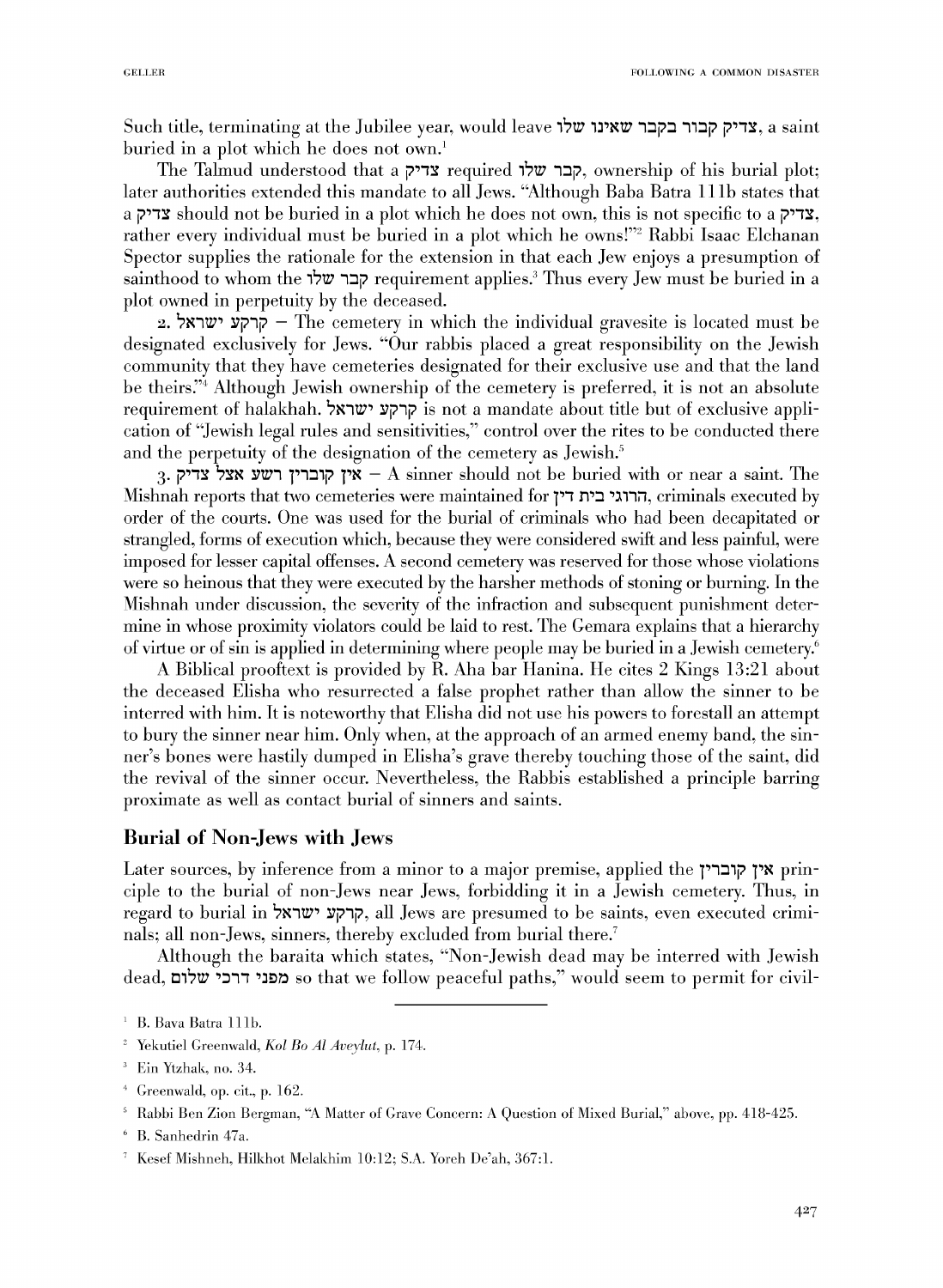ity's sake, the burial of non-Jews with Jews in all circumstances, Rashi and others limit its application to a common disaster when non-Jews and Jews arc found dead alongside each other." Rashi understands the baraita to refer to a situation in which the identification of the faith group of each of the cadavers is possible and the Rabbis are concerned about the unseemliness of Jews carrying away their own dead for burial while abandoning non-Jewish dead. Only in these circumstances and כמפני דרכי שלום, does Rashi acknowledge a Jewish obligation to non-Jewish dead. It is restricted to burial alone, but interment in a Jewish cemetery is not permitted. However, if non-Jewish dead are found without Jewish dead nearby, no obligation falls on Jews to undertake their burial.

Ran reads the baraita text עם מתי ישראל to mean "Non-Jewish dead are buried as are Jewish dead, מפני דרכי שלום": He enlarges the circumstances in which Jews are obligated for the burial of non-Jews to any case when their remains are found, even if no Jewish dead are nearby. He does not, however, question the essential point in Rashi's interpretation of the baraita, that non-Jews may not be buried in Jewish ground and he applies the rationale אין הוברין השע אצל אין האין

Even adjacent location of non-Jewish burial ground and קרקע ישראל is restricted in our sources. This view is expressed most forcefully by Rabbi Shlomo Kluger who requires a physical partition between such cemeteries. He cites the use of the aritic which separated the קודש from the provests, to קודש, the Holy from the Holy of Holies, to define spaces in the ancient Temple which had different degrees of sanctity. How much more so, he argues, must a physical barrier divide between the sacredness of the Jewish cemetery and the impurity of the Christian. 10 He is particularly exercised about crucifixes in Christian cemeteries which, if no separation and barrier were in place between the two burial grounds, would stand close to the interment site of Jews. Just as crucifixes are barred unequivocally from 7l\11V" .,p1p, so too must their shadow be removed from Jewish burial sites by physical separation and partition. Ideally, a space of eight cubits should be left, but if necessary a space of four cubits plus the requisite partition, four cubits in height, may suffice. $\mathbf{u}$ 

# Special Circumstances

Despite halakhic imperatives about the exclusivity of Jewish burial ground, circumstances exist which occasionally permit the burial of non-Jews in קרקע ישראל. Thus, the BaH permits Jews and non-Jews found slain together to be buried together in קרקע ישראל and such burial does not render the cemetery unacceptable for further Jewish use. Commenting on permission granted by the baraita cited above to bury non-Jewish  $\rm dead$  מפני דרכי שלום. he writes:

> This permission for the burial of non-Jews comes to teach us that in circumstances when they are found slain together with Jews, their dead may be interred בקברי ישראל, in Jewish burial ground. Although there is no doubt that non-Jews may not be buried near Jews since even a Jewish sinner may not be buried

<sup>&</sup>lt;sup>8</sup> B. Gittin 61a.

<sup>&#</sup>x27;~ Han, Gittin, loc. cit.

<sup>&</sup>lt;sup>10</sup> Shlomo Kluger, *Tuv Taam Vadaat*, 3:250.

<sup>&#</sup>x27;' Greenwald, op. cit., p. 163.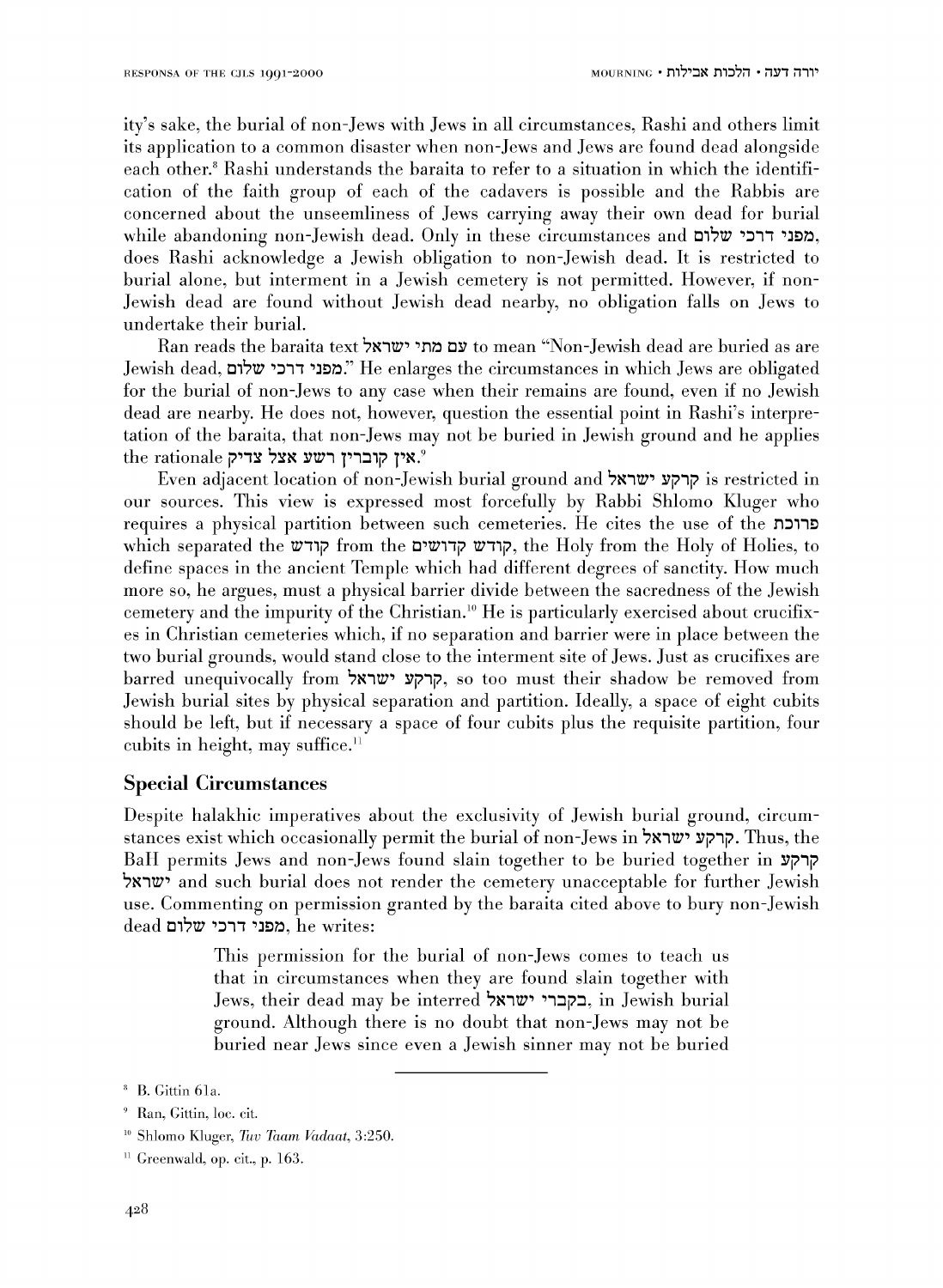near a Jewish saint, nevertheless, non-Jewish dead and Jewish dead may be buried in a single location, **מדרכי שלום**, when they are found together.<sup>12</sup>

In a more recent though similar case, Rabbi Shlomo Goren reports his perplexity when, following Israel's War of Independence, a large pile of bones assumed to be a mixture of Jewish and non-Jewish remains, the latter in the majority, was found in an area which had formerly been behind enemy lines. Rabbi Goren cites the BaH, but wonders if the BaH would permit burial in קרקע ישראל if the non-Jews involved were "enemies of Tsrael who fell in their war against us:' Rabbi Coren seems to suggest that it is the character and behavior of non-Jews which should determine whether they may be buried, in these special circumstances, in a Jewish cemetery.<sup>13</sup>

Anguished at the prospect of leaving Jewish remains outside a Jewish cemetery, Rabbi Goren turned to the Hazon Ish to resolve his dilemma. The Hazon Ish specifically permitted the burial of all the remains in 777 : קרקע ישראל, "This is not a matter of i''1~ 7~1'( *:l71Z71* 1'1:J1i' because we perceive these non-.Jewish bones as if they were stones." In this instance, where enemies of Israel were involved, the Hazon Ish did not refer to the  $\tau$ ירכי שלום rationale of the baraita. Instead, he introduces a new principle, dehumanizing the non-Jewish remains, treating them as stones and permitting their burial in 7l'(11Z7' :!7p1p. Based on this ruling, Rabbi Goren had a separate section in the Haifa military cemetery opened where the remains of enemies of the State of Israel and its Jewish defenders were buried together. Rabbi Goren's decision was more stringent than that of the BaH or the Hazon Ish who, under these or similar circumstances, did not require a separate section in a Jewish cemetery for interment together of Jewish and non-Jewish remains to be permitted.

## Summary

According to the BaH, non-Jews found slain together with Jews, may be buried in a Jewish cemetery 'תכני דרכי שלום. In the case under consideration, this would certainly apply to almost all of the non-Jewish body parts and limbs that are available for burial. If remains of the terrorist who caused the tragic loss of life are also present, Rabbi Goren's reservations about burying enemies of the Jewish people together with Jews in a Jewish cemetery may apply here. We may rely upon the precedent established by the Hazon Ish to dehumanize remains of enemies of Israel and view them as nothing more then stones. In our case, common burial for remains of Jews and non-Jews which may include those of the terrorist is permitted in a mass grave.

Since body parts and limbs are not identifiable in our case, the 171Z7 1:Ji' requirement cannot be applied. Halakhic precedent permitting the burial of non-Jews in a Jewish cemetery, under certain circumstances, indicates that doing so does not violate  $\forall$ רקע ישראל will not bar Jewish burial in adjacent plots in the future. Such burial does not necessitate barriers as might be required between a Jewish and a non-Jewish cemetery. Rabbi IGuger's concern about Jews being buried in the shadow of crucifixes does not apply in a Jewish cemetery where symbols of other faith groups are always to be banned.

It has been noted that non-Jews are identified by tradition, at least in reference to interment in קרקע ישראל . This is the basis for refusing them burial in our

<sup>12</sup> Tur, Yoreh De'ah, 151.

<sup>13</sup> Shlomo Goren, Maishiv Milhama, v. 3, p. 407.